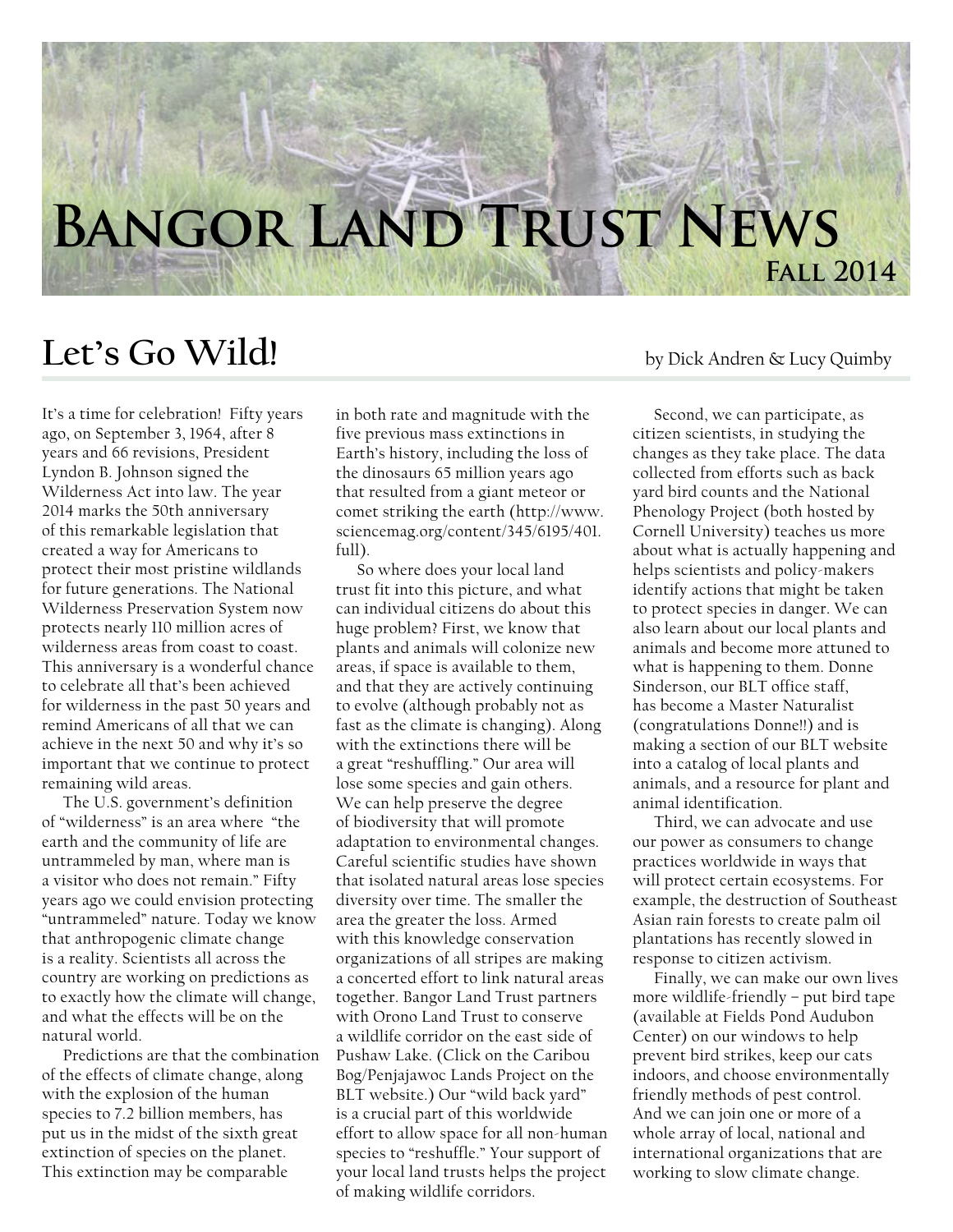



Lucy Quimby *President*



William Phillips *Vice President*



James Hinds *Treasurer*



Laura Mitchell *Secretary*

Kathy Billings Chris Dalton Shirley Ellis Stacy Gambrel Lori Gettler Karla Gustafson Paul Pasquine Linda Perkins Dave Thompson Dear Friends,

Recently we've been hearing from various sources about the health benefits of walking in evergreen forests. Apparently this is a popular health practice in Japan, where an hour-long walk among Japanese cedar trees is called "forest bathing." Research catalogued in the National Library of Medicine includes studies documenting the beneficial effects of phytoncides, an aromatic compound given off by these evergreens, on the human immune system.

A thorough scientific evaluation of the research literature would require fluency in both immunology and Japanese – but one could well take a more empirical approach and personally investigate the effects of "bathing" in our own native evergreens. I am thinking in particular of the lovely stand of young balsam fir on Central Penjajawoc Preserve (on Essex St just in town from the intersection with Burleigh). You come to these trees most quickly if you go clockwise around the loop. The trail becomes quite narrow and your nose will identify the evergreen aromatics. Conversely, you could go counterclockwise around the loop and soon find yourself in a stand of northern white cedar, another fragrant evergreen, perhaps more closely related to the Japanese cedars. In either spot, stand, breathe deeply, listen to the forest sounds, and see if you feel more relaxed, with your head cleared of clutter, and able to sleep better at night! You might even want to try this when you feel a cold or flu coming on, and see for yourself if it makes a difference. The nice thing about this health remedy is that as long as you go dressed properly (sturdy shoes and warm enough clothing) there are no bad side effects, no danger of overdosing on the scent of balsam fir or northern white cedar!

Reflecting on this research prompts me to think about how our relationship to the natural world has changed over the years, and how the ways that we know nature have changed as well. Centuries ago all we had was the direct, practical, and highly attuned knowledge that allowed people to live close to the land – hunting, fishing, gathering. Now, even as we are in danger of losing the environment in which we evolved, the environment that shaped our capacities as humans, we are learning to know it with a more highly developed science. If you want to explore the research on the effects on our immune systems of phytoncides and other organic compounds, this link http://www.ncbi.nlm.nih.gov/pmc/articles/PMC2793341/ will give you leads.

Whatever scientific knowledge we may gain, we still crave and need nurturing contact with the natural world. In big cities like New York and Boston people have to content themselves with houseplants and heavily used parks. In Bangor you can have Bangor's wild back yard with its own corridor connecting it to the north woods. It takes a whole community to take good care of its wild back yard – so that your wild back yard can take care of you!

Lecy Generaley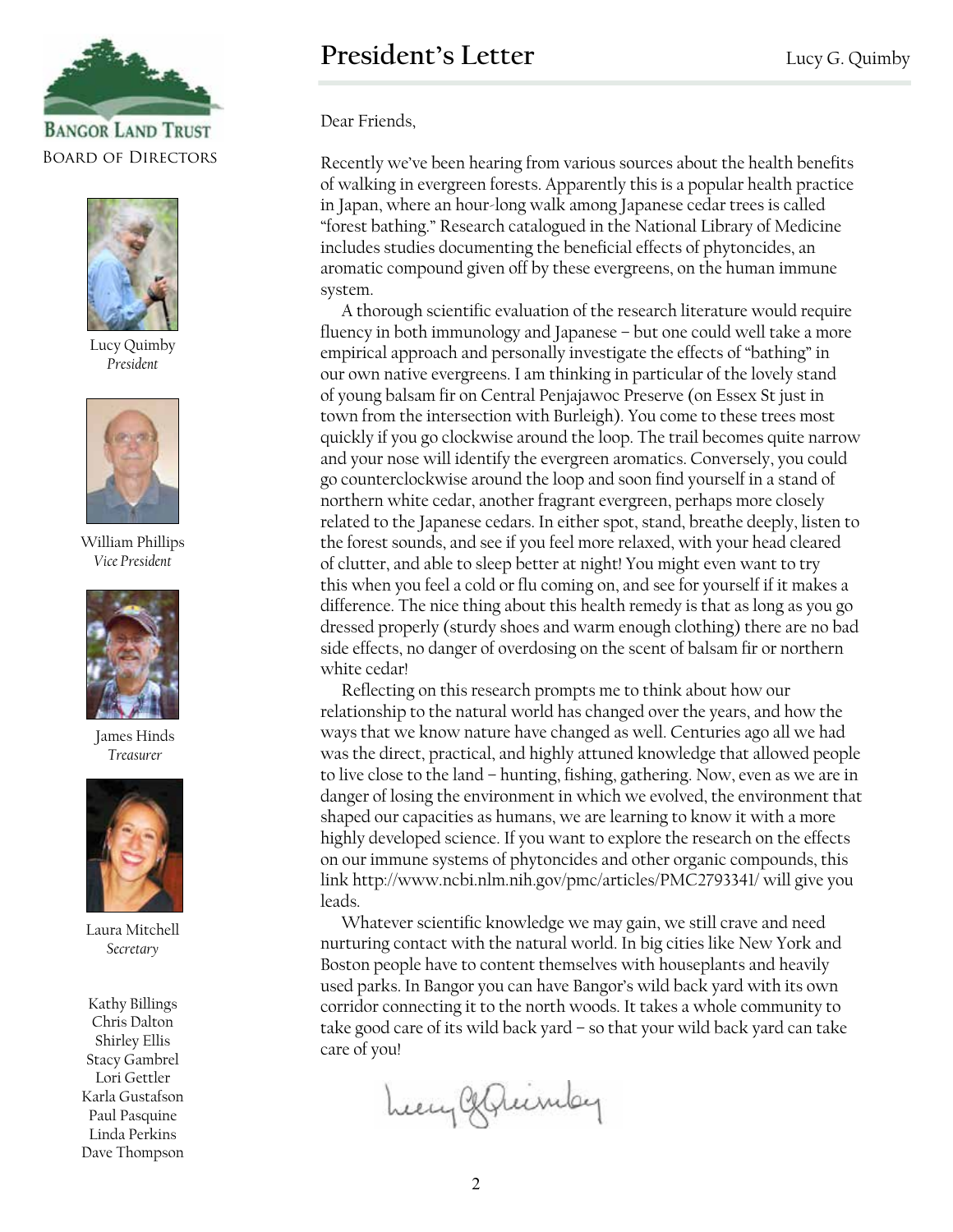## **Pedal the Penobscot 2014** by Shirley Ellis

Last winter when the Land Trust staff and the Road Ride committee began to work on Pedal the Penobscot, we could not have imagined how successful the 8th annual ride would become. The weather on Sunday, September 7th, was perfect for cylists; 225 of them turned out from near and far. Many of the local riders who have ridden Pedal the Penobscot for several years were there as well as riders from as far away as Boston. Individuals rode along with teams, family groups, and students from the University of Maine, Bates, and Colby.

We are able to offer a safe, fully supported road ride thanks to the help of several radio operators who provide constant communications and sag wagon drivers who are available to help any rider who needs assistance. The towns of Hudson and Bradley, the Knights of Columbus in Old Town, and the Health Access Network in West Enfield allow our volunteers to set up rest stops with food and water at their facilities.

When the riders returned to the Waterfront they enjoyed a delicious barbecue provided by the Sea Dog Restaurant and Verve, listened to the live music of the Sus4 band, and checked to see if they had won one of the many prizes generously donated by local merchants. The festive atmosphere included riders talking about their accomplishments, everything from a first 14-mile ride to the 100-mile Century route. Special congratulations to the grandparents who chose this celebration for grandparents day.

The many businesses who sponsor Pedal the Penobscot, some of them for several years, help make this possible, as do an army of nearly 50 volunteers who work on the many tasks essential to this event. We thank all of you who made our major fund raiser a success.









3 Even though this road striping does not make regulation-width bike lanes, it does slow motorized traffic and leaves a wider shoulder for bikers and pedestrians. Bangor Trails has been working with the City to stripe wider shoulders to make Bangor more bicycle-friendly. Send us your photos of striping you like, and send us photos of places that need to be made more bicycle-friendly too.